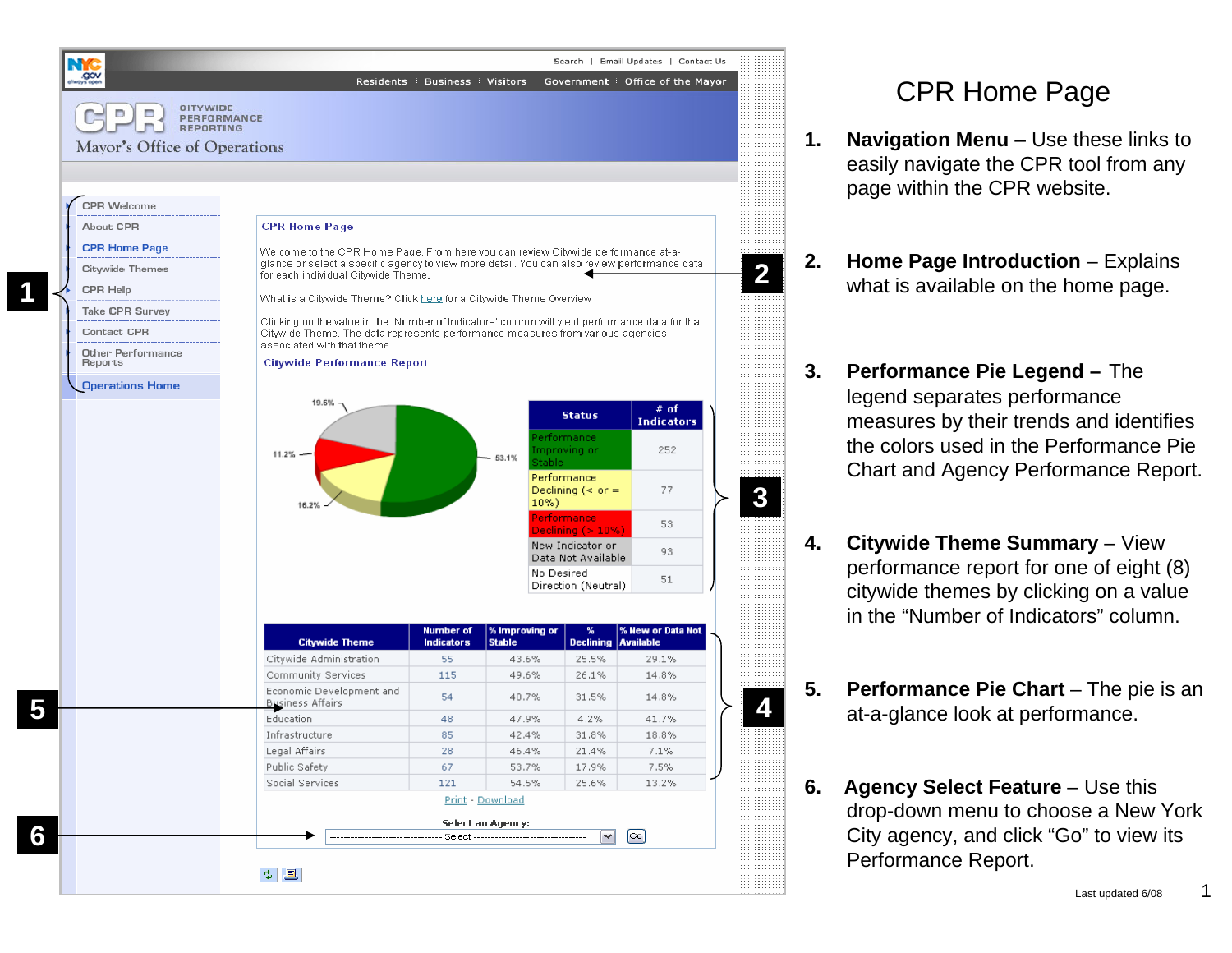

#### Citywide Themes Page

- **1. Citywide Themes Introduction** Explains what is available on the Citywide Themes page.
- **2. Theme Navigation Menu** Choose a Citywide Theme from the menu to learn more detailed information about the Theme.
- **3**. **Citywide Theme Icons**  Each Citywide Theme box gives you an overview of what the Theme grouping entails. By clicking on the icon and name you can learn more detailed information about the Theme.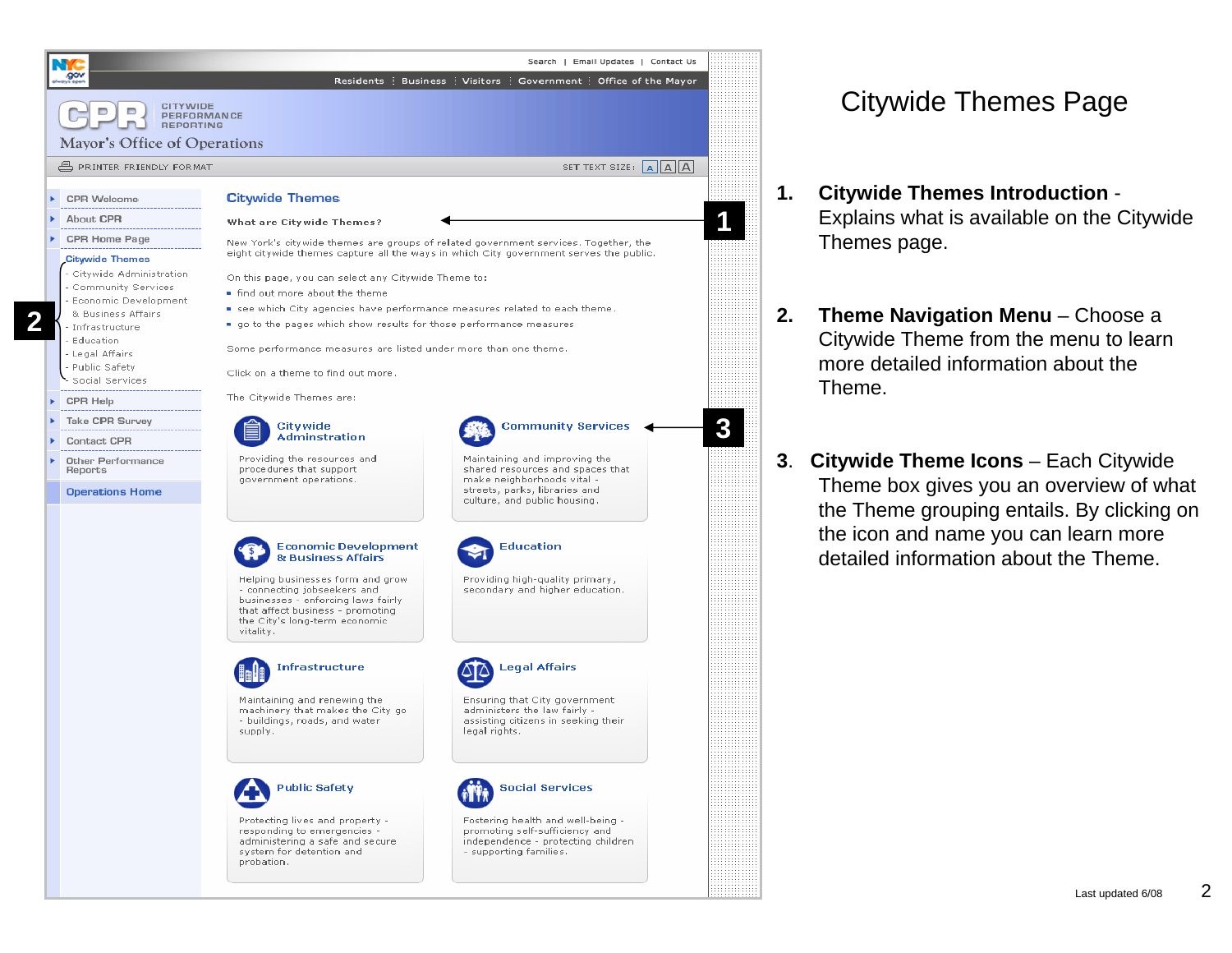

#### Citywide Theme Description

- **1. Theme Description** This is a description of the Citywide Theme, including agency objectives and goals.
- **2. Theme Navigation Menu** Use the left navigation menu to view other themes.
- **3. Citywide Theme Performance Report** - Click here to view the Citywide Theme Performance Report for this Theme.
- **4**. **Agencies providing performance measures** - This is a list of agencies that provide the majority of performance measures for the Theme. Click on an agency to go to its Agency Performance Report.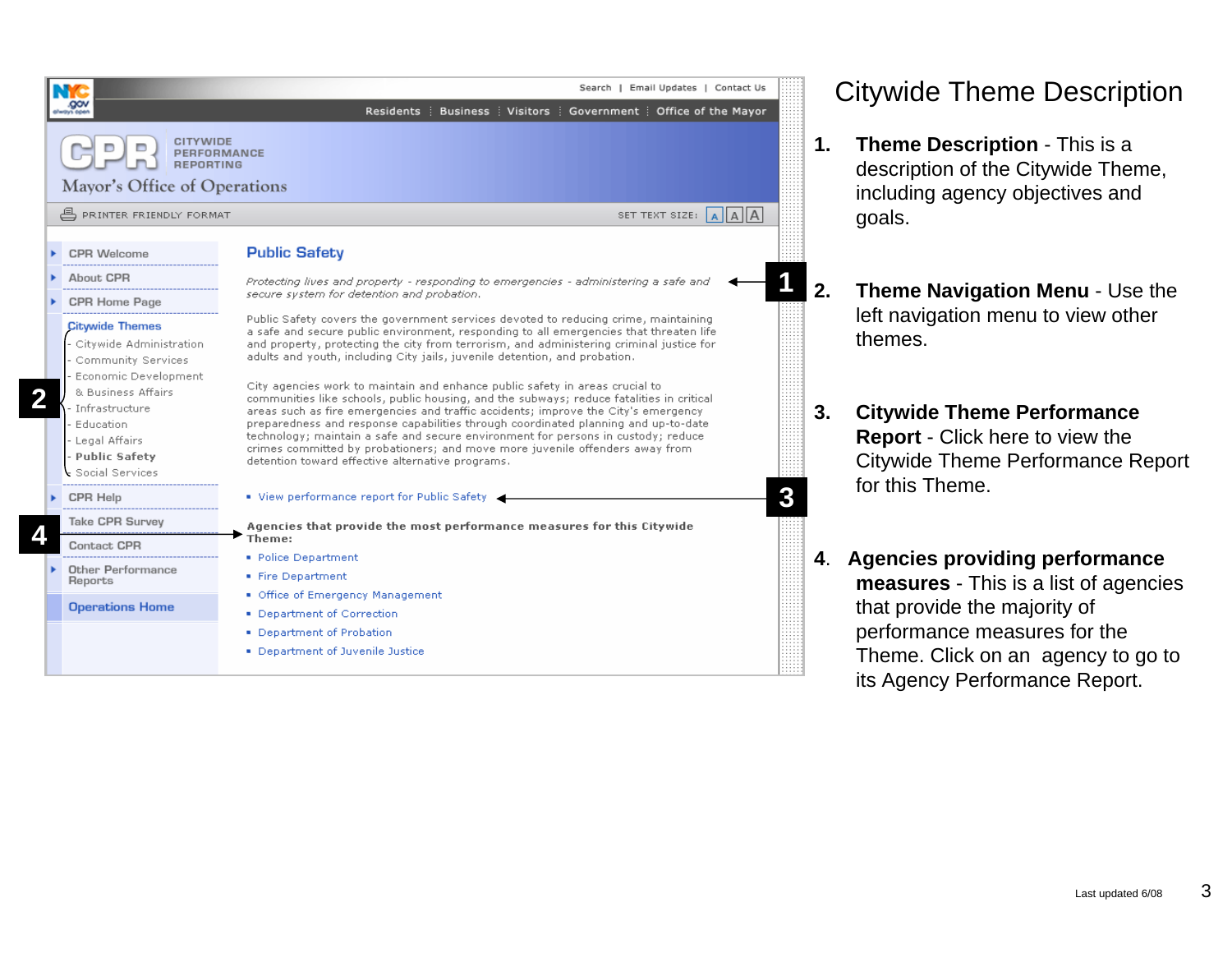

# Citywide Theme Performance Report

- 1. **Citywide Theme Select Function** Use this dropdown menu to select a Theme, and click "Go" to view its Performance Report.
- 2. **Performance Pie Chart** Represents the status of the Theme's agency performance measures, by color.
- 3. **Performance Pie Legend** The legend separates performance measures by status, indicated by color.
- 4. **Print Function** Click to print the above report section in HTML or PDF format. Print - Download **HTML** PDF ド
- 5. **Download Function** Click to choose a format and destination for download of the above report section. *Note:* you will need the appropriate software to download to a desired format.



- 6. **Citywide Theme Performance Report** Lists the Theme's agency performance measures and related information about them.
- 7. **Indicator Attributes** Click on the **indicator Attributes** view an indicator's attributes.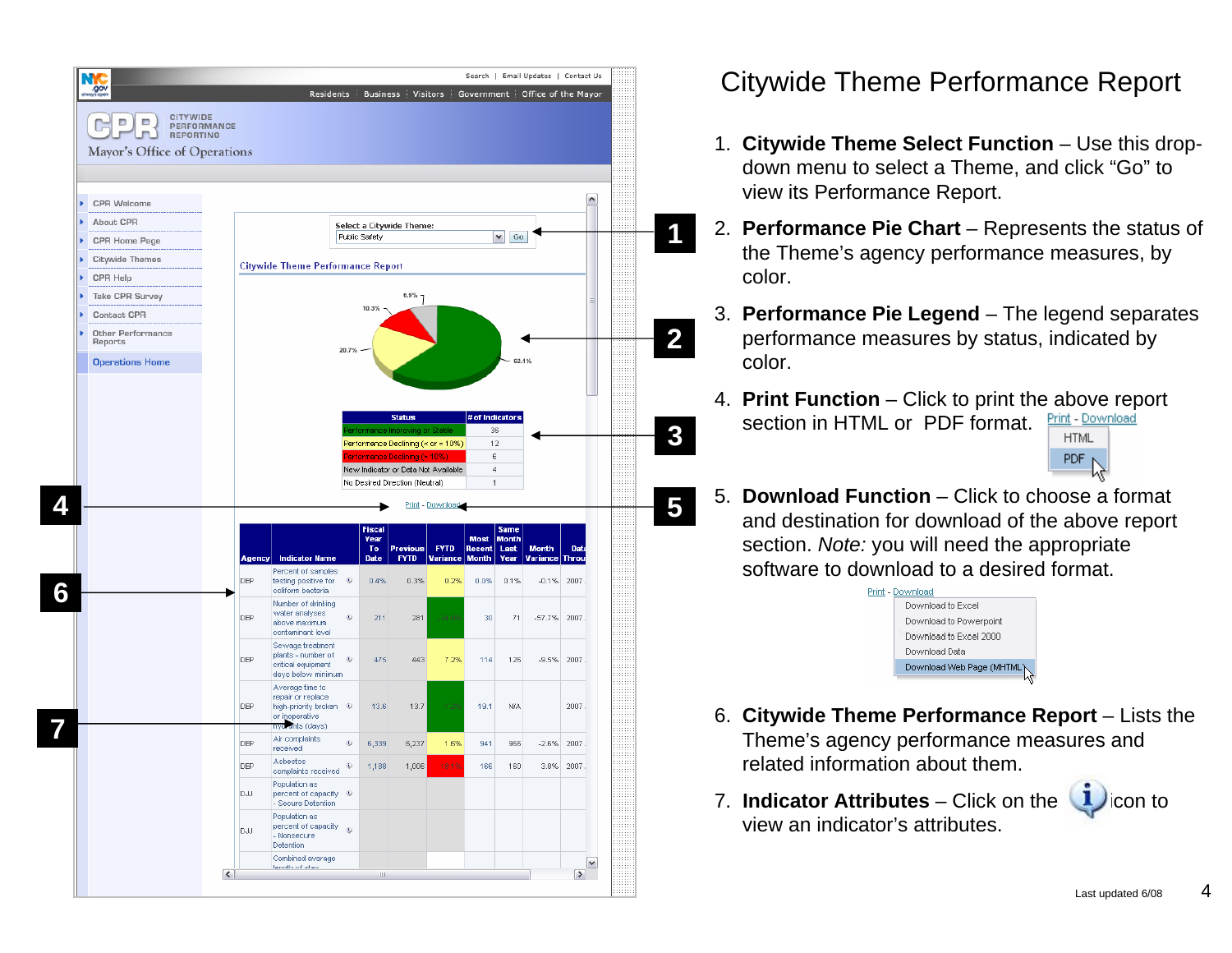

# Agency Performance Report

- 1. **Agency Select Function** Use this drop-down menu to select an agency, and click "Go" to view its Performance Report.
- 2. **Performance Pie Chart** Represents the status of the agency's performance measures, by color.
- 3. **Performance Pie Legend** The legend separates performance measures by status, indicated by color.
- 4. **Print Function** Click to print the above report section in HTML or PDF format. **HTML**



5. **Download Function** – Click to choose a format and destination for download of the above report Print - Download section.

| Download to Excel         |
|---------------------------|
| Download to Powerpoint    |
| Download to Excel 2000    |
| Download Data             |
| Download Web Page (MHTML) |
|                           |

- 6. **Agency Performance Report** Lists the agency's performance measures and related information about them.
- 7. **Indicator Attributes** Click on the **indicator Attributes** view an indicator's attributes
- 8. **Refresh Function** Click here to refresh the page.
- 9. **Print Function** Click here to print the Performance Report.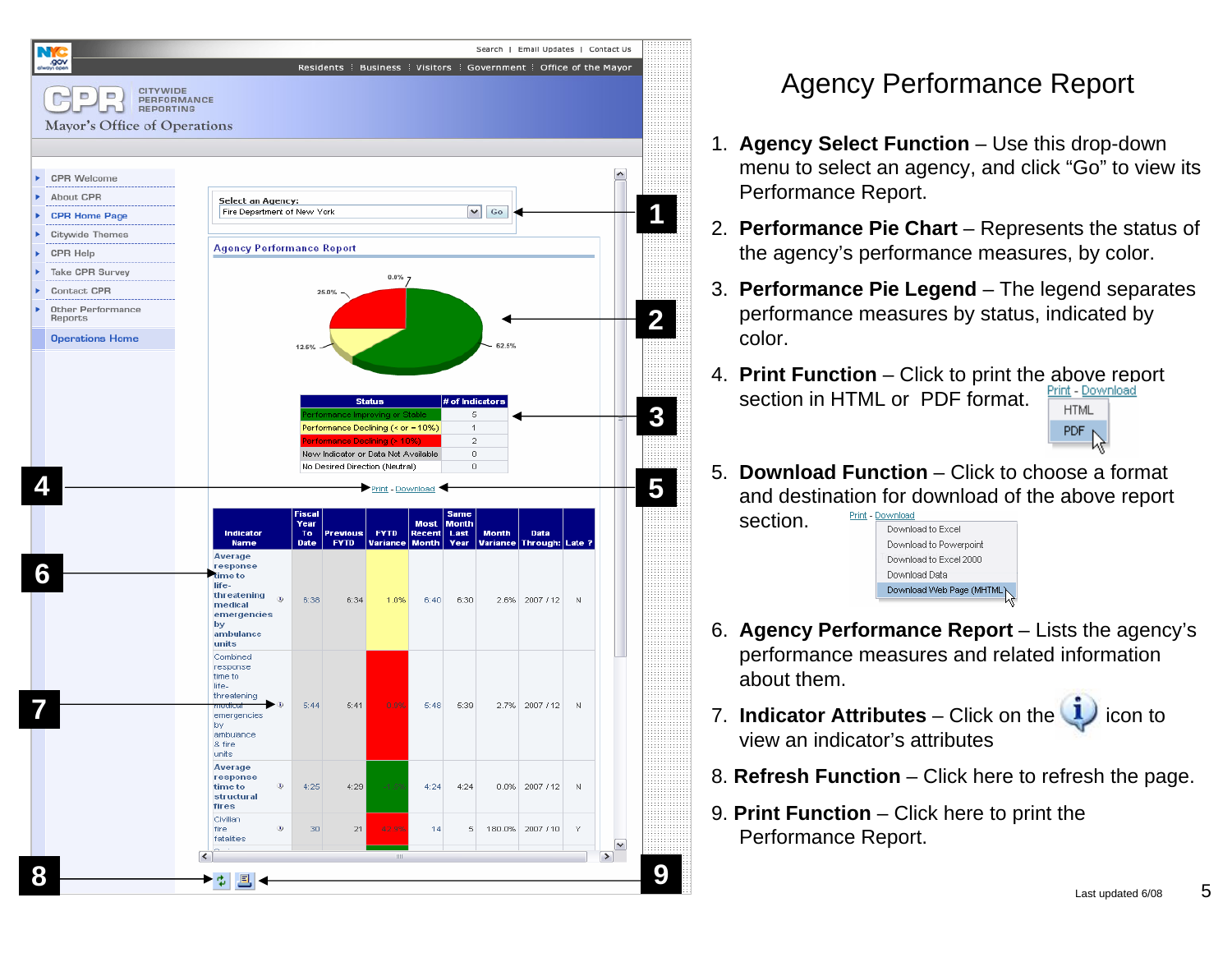# Column Header Descriptions for Performance Reports

| $\blacksquare$                  |                  | $\begin{array}{ c c c }\n\hline\n2 & 3\n\end{array}$ | 4                               | 5 <sub>1</sub> |                       | 6 7 | 8 <sup>1</sup>           | 9                                                              |      |
|---------------------------------|------------------|------------------------------------------------------|---------------------------------|----------------|-----------------------|-----|--------------------------|----------------------------------------------------------------|------|
|                                 | <b>Full</b>      | Last Fiscal<br><b>Year</b>                           |                                 |                | Same<br>  Month Month |     |                          |                                                                |      |
| <b>Indicator</b><br><b>Name</b> | Fiscal  <br>Year | Date                                                 | To Previous FYTD<br><b>FYTD</b> |                |                       |     | <b>Recent Last Month</b> | <b>Data</b><br>Variance Month   Year   Variance   Through:   ? | Late |

1. **Indicator Name** - Performance measure for which data is being reported

2. **Last Full Fiscal Year** – This report column shows data for the most recently submitted full fiscal year ending on June 30.

3. **Fiscal Year To Date** – This report column shows data for the period from July 1 to the end of the most recent month covered by the data. (See "Data Through:" – this tells you what the most recent month covered is.)

4. **Previous FYTD** - This report column shows data for the same period as "Fiscal Year to Date" – from July 1 to the end of the most recent reporting month – but during the prior year. If "Fiscal Year to Date" means July 2006 through March 2007, then "Previous FYTD" means July 2005 through March 2006.

5. **FYTD Variance** - The percent change of an indicator from last year to this year. Variance is calculated using the formula: ((New Value – Old Value) / Old Value) \* 100. When comparing two percentages the variance is calculated by subtracting the old value from the new value; generating a percentage-point change.

6. **Most Recent Month** - This report column shows data for the most current month for which data was submitted, as indicated in the "Data Through" column.

7. **Same Month Last Year** - This report column shows data for the same month indicated in the "Most Recent Month" column, but in the prior year.

8. **Month Variance** - The percent change in an indicator from last year to this year. If you want to calculate a variance yourself, you can use this formula: ((New Value – Old Value) / Old Value) \* 100. When comparing two percentages the system calculates the variance by subtracting the old value from the new value; generating a percentage-point change.

9. **Data Through:** - This report column tells you what is the most recent month covered by the data.

10. **Late?** - Indicators are late if they are not submitted within the expected reporting lag time. A "Y" means that the indicator is past due. An "N" means that the indicator is on time. As data is updated on a monthly basis, late status for an indicator will remain until the next download, on the first of every month.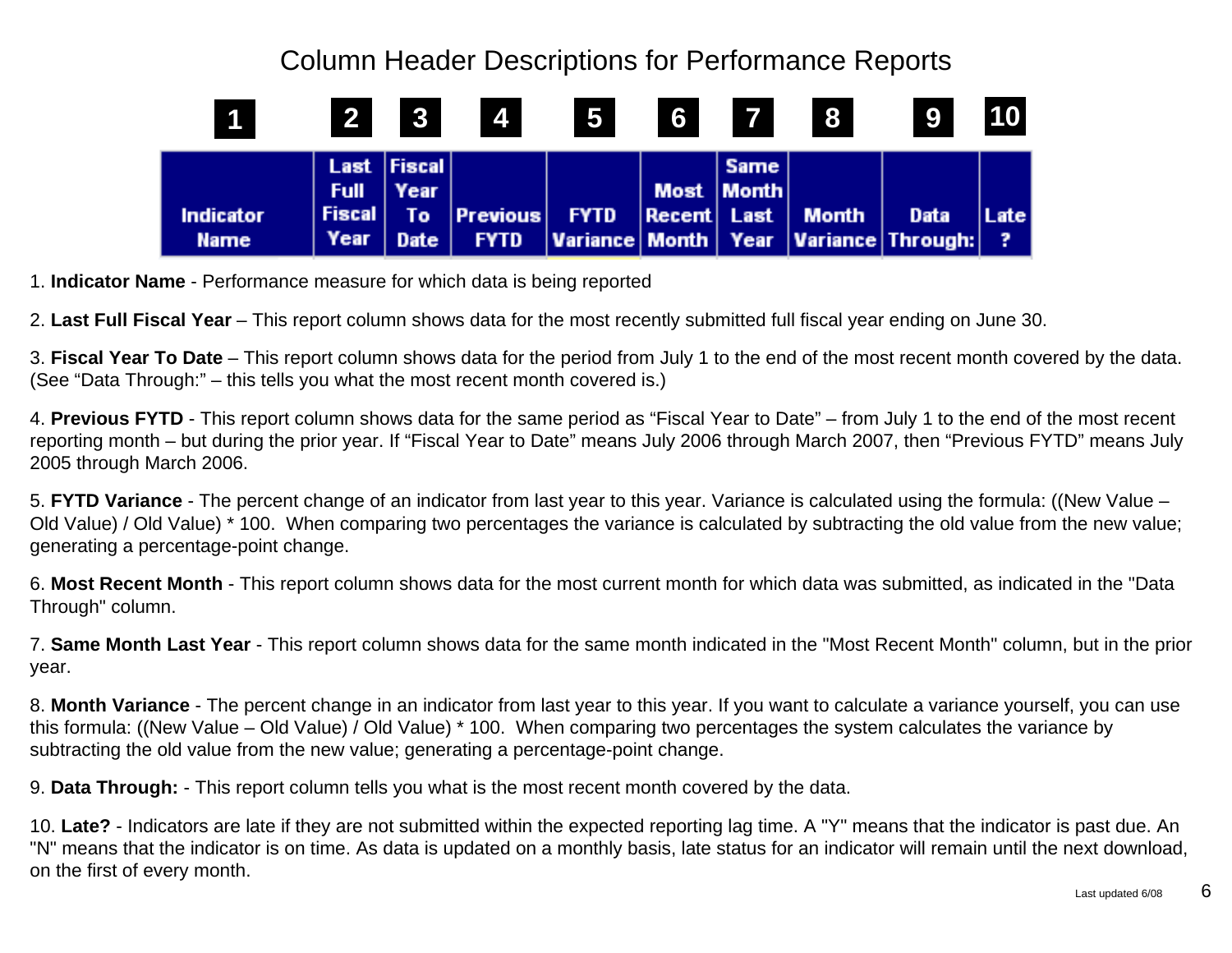#### **Indicator Attributes** – Click on the **i** icon next to an indicator to view a performance measure's attributes



- 1. **Agency**  The agency responsible for this indicator.
- 2. **Indicator Name** The name of the performance measure.
- 3.**Description** – An explanation of what the indicator is measuring.
- 4. **Desired Direction** This tells you how the indicator is used to judge performance. There are three possible Desired Directions:
	- "Up" as the number gets bigger, performance is better.
	- "Down" as the number gets smaller, performance is better.
	- "Neutral" the number is not used to judge performance. Instead, it gives you information to help understand performance as shown by other indicators.
- 5. **Additive** An additive indicator is one for which the yearly total is obtained by simply adding the twelve monthly values. Most CPR indicators are not additive (most are averages or percents.)
- 6. **Reporting Period** The timeframe an indicator covers, such as: Fiscal Year (July 1 June 30), Calendar Year (Jan. 1 - Dec. 31), or School Year (Sept. - June).
- 7. **Frequency** How often indicator data is submitted (i.e. monthly, quarterly, annually).
- 8. **Reporting Lag Time (Weeks)** The expected delay, in seven-day weeks, between the end of the reporting period that the data covers and the date it should appear in the CPR system.
- 9. **MMR Indicator** Shows whether or not the indicator is included in the Mayor's Management Report (and Preliminary Mayor's Management Report). If marked "Y", the indicator is included in the printed publication.
- 10. **Zero Tolerance –** A zero tolerance measure is one for which even the slightest decline in performance will result in the measure being shaded red, whereas most measures are shaded red only if there is a decline of 10% or more. Approximately 3% of all CPR measures are zero tolerance indicators.